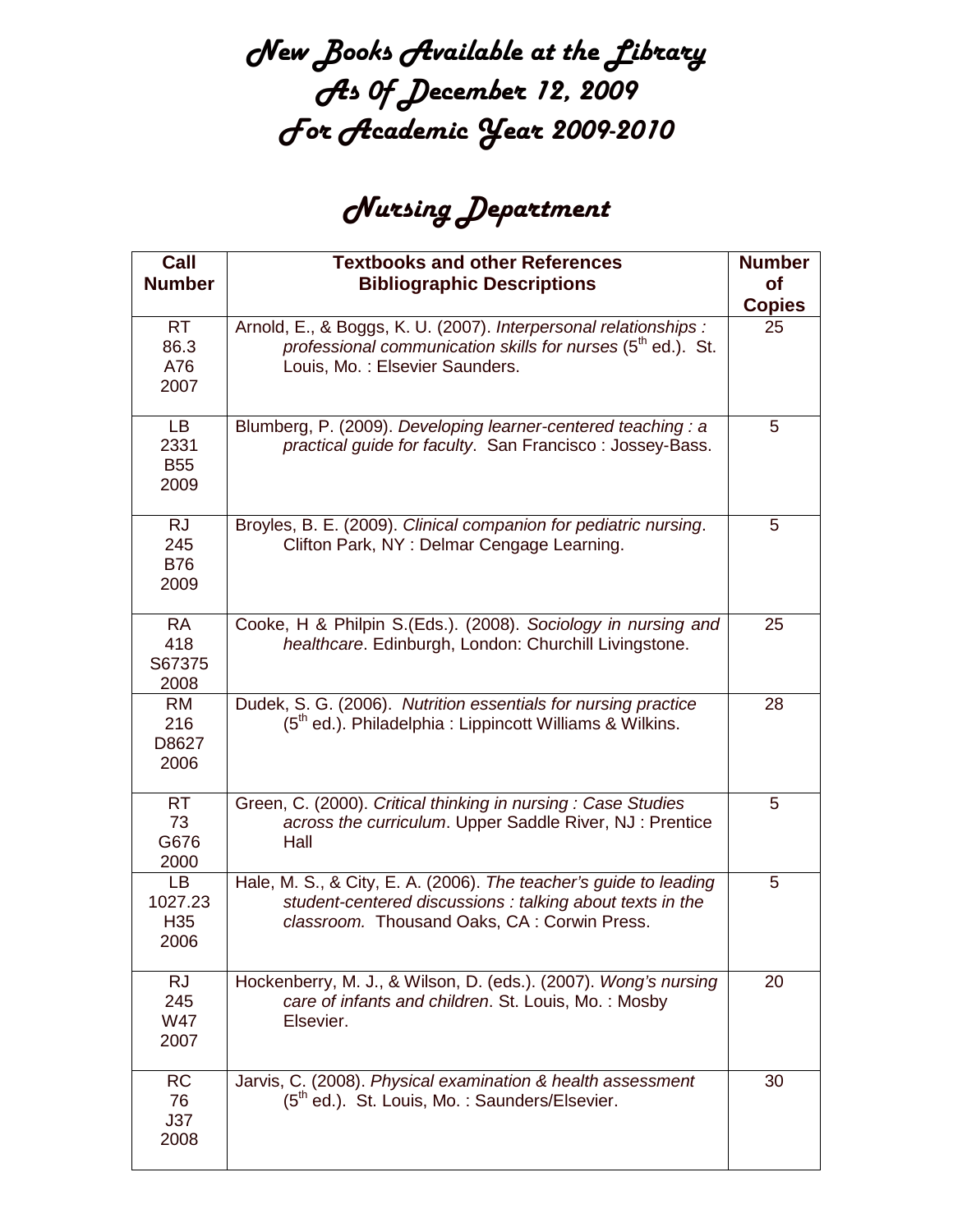| <b>RT</b><br>41<br>F8813<br>2004          | Kozier, Barbara. (2004). Fundamentals of nursing: concepts,<br>process and practice (7 <sup>th</sup> ed.). Upper Saddle River, N.J.:<br>Prentice Hall.                             | 25     |
|-------------------------------------------|------------------------------------------------------------------------------------------------------------------------------------------------------------------------------------|--------|
| <b>RT</b><br>41<br>M493<br>2008<br>2v     | LeMone, P., & Burke, K. (eds.). (2008). Medical-surgical<br>nursing : critical thinking in client care (4 <sup>th</sup> ed.). Upper<br>Saddle River, N.J. : Pearson/Prentice Hall. | 5 each |
| <b>RT</b><br>81.5<br><b>N873</b><br>2006  | Lobiondo-Wood, Geri (2006). Nursing research: methods and<br>critical appraisal for evidence-based practice (6 <sup>th</sup> ed.). St.<br>Louis, Missouri: Mosby/Elsevier.         | 39     |
| <b>RT</b><br>89.3<br>M37<br>2004          | Marriner-Tomey, Ann (2004). Guide to nursing management<br>and leadership (7 <sup>th</sup> ed.). St. Louis, Missouri: Mosby.                                                       | 20     |
| <b>RG</b><br>951<br>M87<br>2006           | Murray, S. S., & McKinney, E. S. (2006). Foundations of<br>maternal-newborn nursing $(4th$ ed.). St. Louis, Mo.:<br><b>Elsevier Saunders.</b>                                      | 30     |
| <b>RT</b><br>98<br>S <sub>9</sub><br>2007 | Nies, M. A., & McEwen, M. (eds.). (2007). Community/public<br>health nursing : promoting the health of populations. (4 <sup>th</sup><br>ed.). Edinburgh : Elsevier Saunders.       | 5      |
| <b>RT</b><br>120.15<br>P47<br>2009        | Perrin, K. O. (2009). Understanding the essentials of critical<br>care nursing. Upper Saddle River, N.J.: Pearson<br>Prentice Hall.                                                | 5      |
| <b>RT</b><br>90<br>R43<br>2007            | Redman, B.K. (2007). The practice of patient education : a case<br>study approach (10 <sup>th</sup> ed.). St. Louis, Missouri: Mosby.                                              | 20     |
| <b>RT</b><br>41<br>T46<br>2008            | Smeltzer, S.C. (2008). Brunner & Suddarth's textbook of<br>medical-surgical nursing (11 <sup>th</sup> ed.).Philadelphia: Lippincott<br>Williams & Wilkins.                         | 10     |
| <b>RT</b><br>120.15<br>158<br>2009        | Sole, M., Klein, D. G., & Moseley, M. J. (eds.). (2009).<br>Introduction to critical care nursing $(5th$ ed.). St. Louis,<br>Mo.: Saunders.                                        | 25     |
| <b>RG</b><br>136<br>S63<br>2005           | Speroff, L., & Darney, P. D. (2005). A Clinical guide for<br>contraception (4 <sup>th</sup> ed.). Philadelphia, PA : Lippincott<br>Williams & Wilkins.                             | 5      |
| <b>RT</b><br>97<br><b>S78</b><br>2008     | Stanhope, M., & Lancaster, J. (Eds.) (2008). Public health<br>nursing: population-centered health care in the<br>community (7 <sup>th</sup> ed.). St. Louis, Mo.: Mosby Elsevier.  | 25     |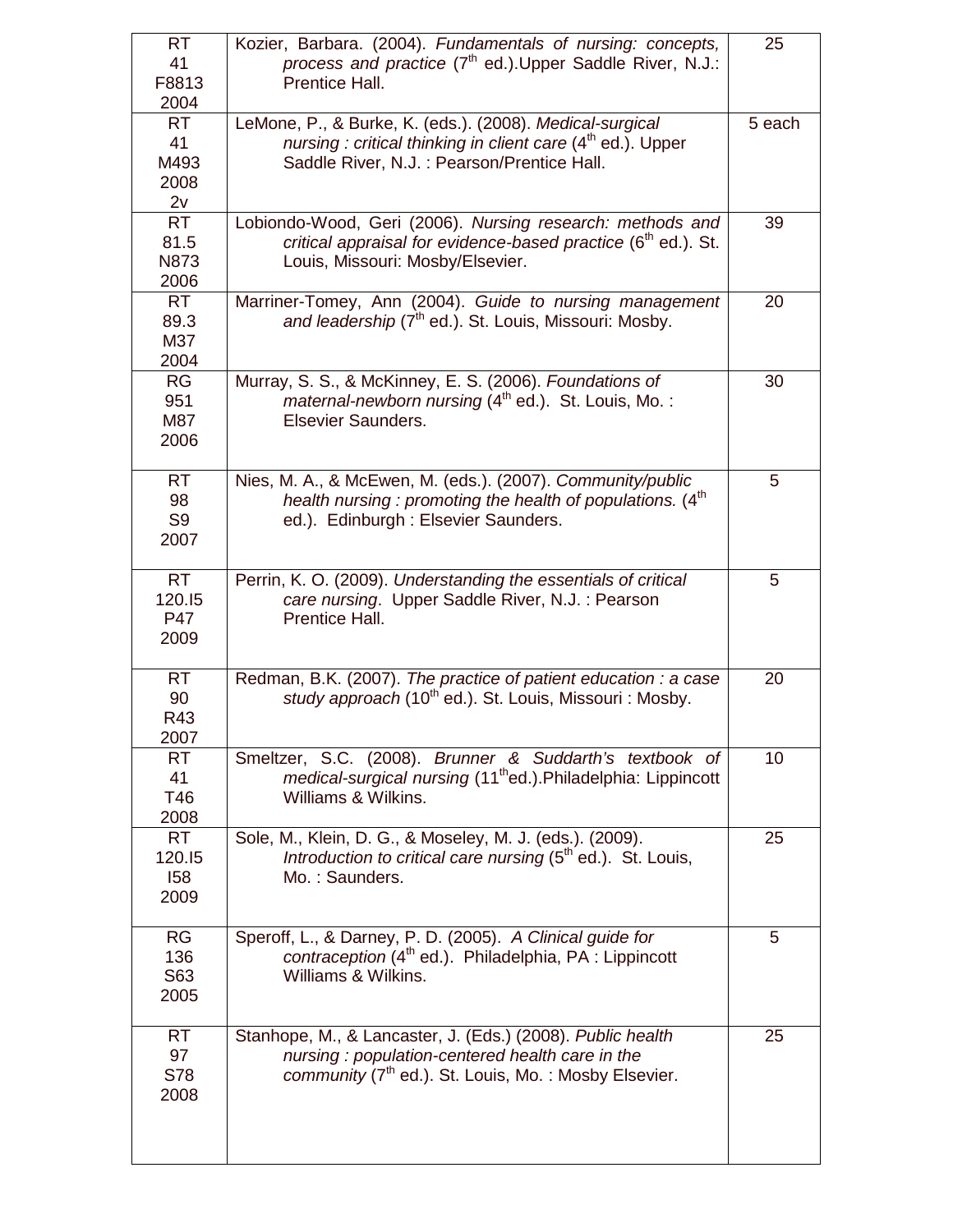| <b>RC</b><br>440<br>T69                        | Townsend, M. C. (2008). Nursing diagnoses in psychiatric<br>nursing: care plans and psychotropic medications. (7 <sup>th</sup> )<br>ed.). Philadelphia: F. A. Davis.    | 5  |
|------------------------------------------------|-------------------------------------------------------------------------------------------------------------------------------------------------------------------------|----|
| 2008                                           |                                                                                                                                                                         |    |
| <b>RC</b><br>440<br>T689<br>2008               | Townsend, Mary C. (2008). Essentials of Psychiatric Mental<br>Health Nursing : concepts of care in evidence-based<br>practice $(4^{th}$ ed.). Philadelphia: F.A. Davis. | 26 |
| <b>RT</b><br>120.15<br>K <sub>53</sub><br>2006 | Wagner, K. D., Johnson, K. L., & Kidd, P. S. (2006). <i>High-acuity</i><br>nursing ( $4th$ ed.). Upper Saddle River, N.J.:<br>Pearson/Prentice Hall.                    | 5  |
| <b>RG</b><br>950<br><b>W35</b><br>2001         | Walsh, L.V. (2001). Midwifery: Community based care during<br>the childbearing year. Philadelphia: W.B. Saunders Co.                                                    | 3  |
| <b>RT</b><br>41<br><b>W57</b><br>2007          | Wilkinson, J. M. (2007). Nursing process and critical thinking<br>(4 <sup>th</sup> ed.). Upper Saddle River, N. J. : Pearson/ Prentice<br>Hall.                         | 5  |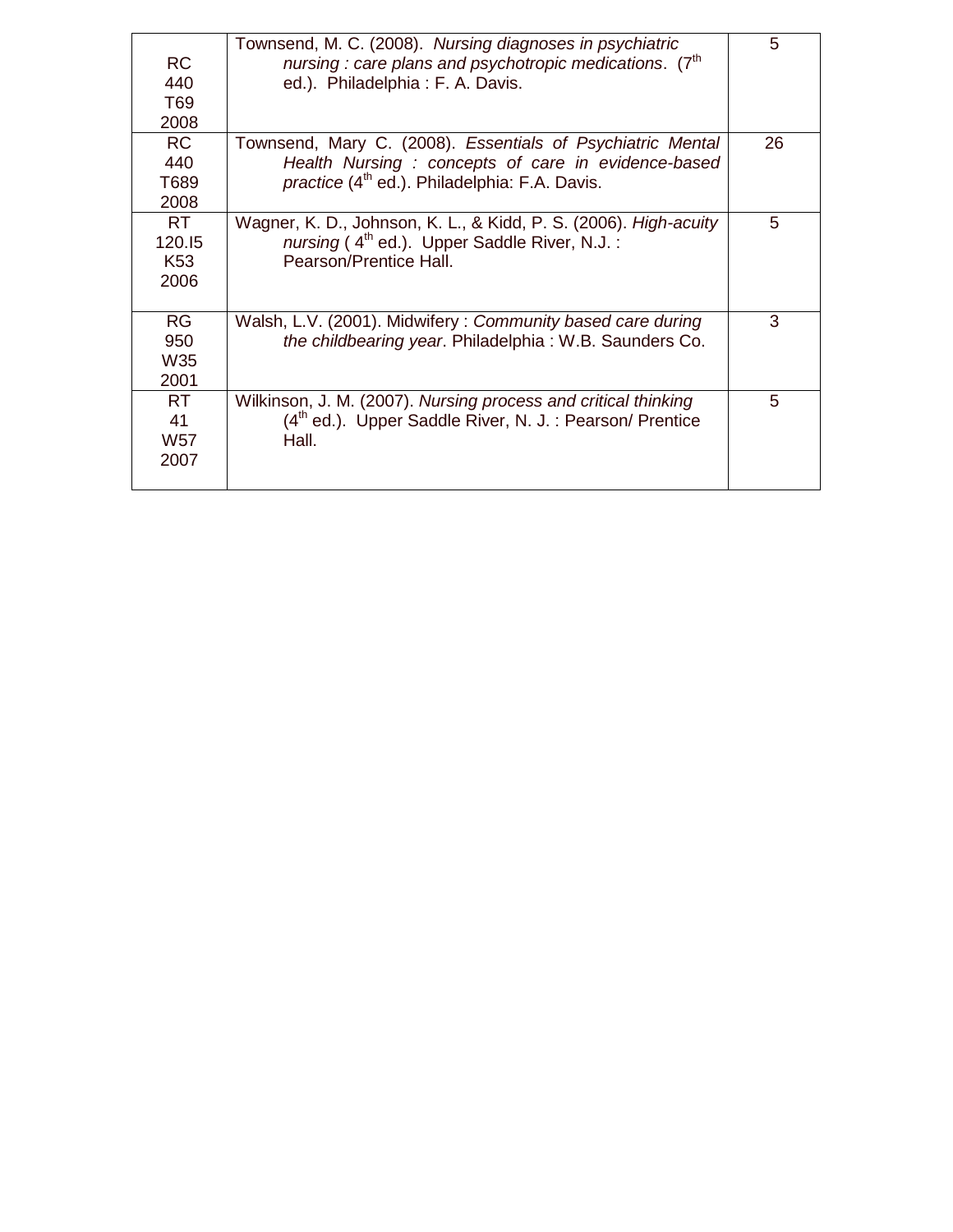## Basic Sciences Department

| Call<br><b>Number</b>                  | <b>Textbooks and other References</b><br><b>Bibliographic Descriptions</b>                                                                                                               | Number<br><b>of</b><br>Copies |
|----------------------------------------|------------------------------------------------------------------------------------------------------------------------------------------------------------------------------------------|-------------------------------|
| QP<br>514.2<br>C48<br>2008             | Champe, P. C., Harvey, R. A., & Ferrier, D. R. (2008).<br>Lippincott's illustrated reviews : biochemistry $(4th$ ed.).<br>Philadelphia: Wolters Kluwer/Lippincott Williams &<br>Wilkins. | 25                            |
| $\mathsf{R}$<br>123<br>F697<br>2005    | Fremgen, B.F.(2005). Medical terminology : a living language<br>$(3rd$ ed.). Upper Saddle river, N.J. : Pearson Prentice Hall.                                                           | 25                            |
| <b>RA</b><br>651<br>G58<br>2004        | Gordis, L. (2004). Epidemiology (3 <sup>rd</sup> ed.). Philadelphia:<br>Elsevier/ Saunder.                                                                                               | 20                            |
| QP<br>34.5<br>M37<br>2009              | Marieb, E. (2009). Essentials of human anatomy and physiology<br>$(9th$ ed.). San Francisco, CA.: Benjamin Cummings.                                                                     | 6                             |
| <b>RA</b><br>409<br><b>S85</b><br>2002 | Swinscow, T.D.V.(2002). Statistics at square one (10 <sup>th</sup> ed.).<br>London: British Medical Association.                                                                         | 31                            |
| QD<br>31.3<br>T <sub>55</sub><br>2009  | Timberlake, K. (2009). Chemistry: an introduction to general,<br>organic, and biological chemistry (10 <sup>th</sup> ed.). Upper Saddle<br>River: Pearson.                               | 26                            |
| QR<br>46<br>S578<br>2002               | Timbury, M.C. (2002). Notes on medical microbiology.<br>Edinburgh, London: Churchill Livingstone.                                                                                        | 25                            |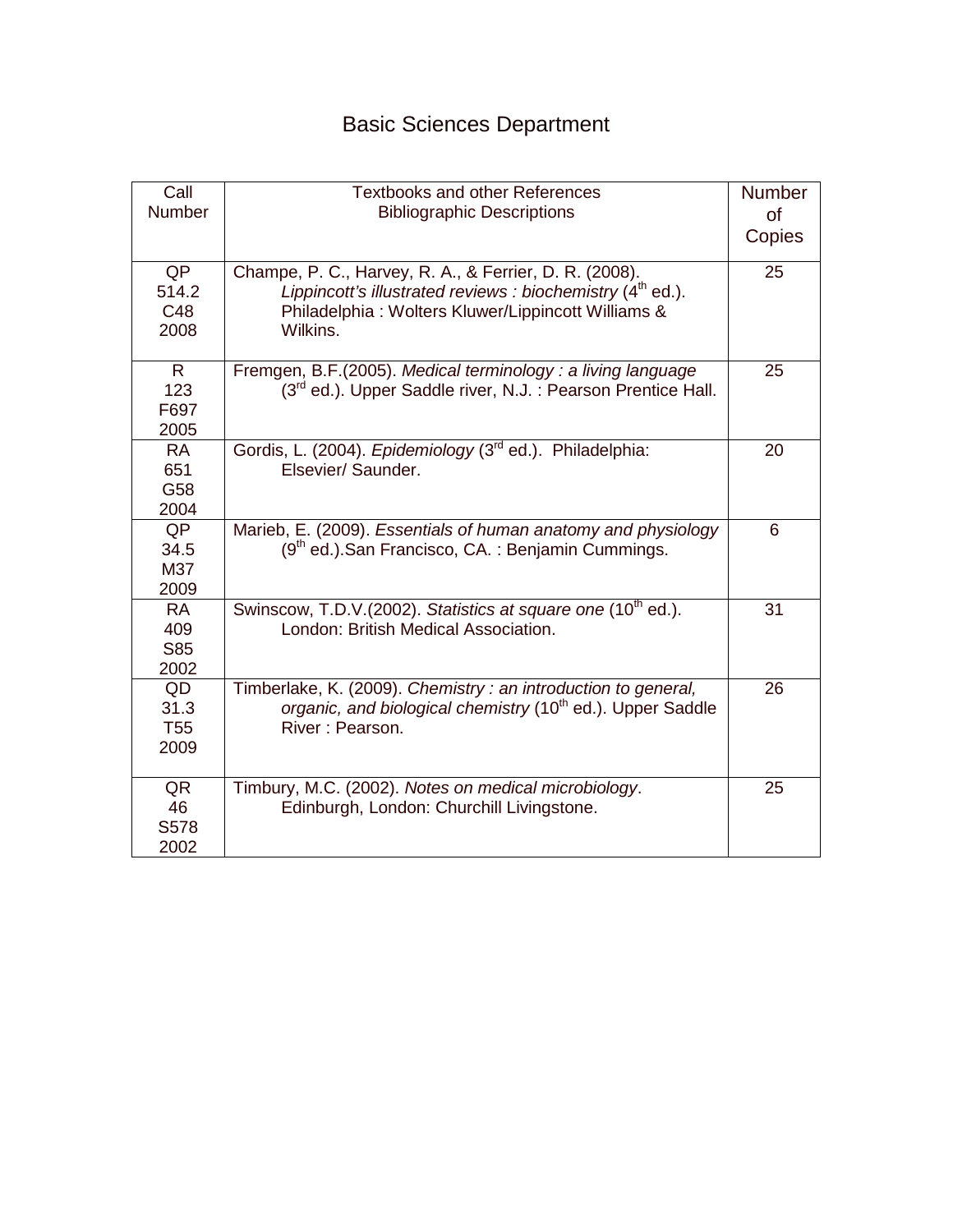| Call<br>Number                          | <b>Textbooks and other References</b><br><b>Bibliographic Descriptions</b>                                                                             | Number<br>of<br>Copies |
|-----------------------------------------|--------------------------------------------------------------------------------------------------------------------------------------------------------|------------------------|
| <b>PE</b><br>1127.M4<br>A45<br>2008     | Allum, V., & McGarr, P. (2008). Cambridge English for nursing.<br>Cambridge, [England]: Cambridge University.                                          | 1                      |
| <b>PE</b><br>1128<br>A965<br>1999       | Azar, B.S. (1999). Understanding and using English grammar<br>$(3rd$ ed.). Upper Saddle River, N.J. : Prentice Hall.                                   | 29                     |
| <b>PE</b><br>1128<br>A93<br>2003        | Azar, B.S. (2003). Fundamentals of English grammar (3rd ed.).<br>New York: Pearson/Longman.                                                            | 26                     |
| RT<br>23<br><b>B73</b><br>2008          | Bradley, R. (2008). English for nursing and health care.<br>Maidenhead, Berkshire, UK: McGraw-Hill Education.                                          | 25                     |
| <b>PE</b><br>1128<br>.A2<br>G53<br>2005 | Glendinning, E.H. (2005). English in Medicine: A course in<br>communication skills (3 <sup>rd</sup> ed.). New York: Cambridge<br>University Press.     | 26                     |
| <b>PE</b><br>1128<br>157<br>2007        | Hartmann, P.(2007). Interactions Access: Reading and<br>writing.ME Gold ed. New York; McGraw-Hill.                                                     | 25                     |
| <b>PE</b><br>1478<br><b>H57</b><br>2008 | Hogue, A. (2008). First steps in academic writing $(2^{nd}$ ed.).<br>White Plains, NY : Pearson/ Longman.                                              | 27                     |
| <b>PE</b><br>1128<br>K485R1<br>2009     | Kirn, E., & Hartman, P. (2009). Interactions 1: reading. Middle<br>East Gold ed. New York: McGraq-Hill/Contemporary.                                   | 21                     |
| <b>PE</b><br>1128<br>M39ehs<br>2004     | Mazyad, S.S. (2004). English for Health Sciences: Reading<br>skills: Intermediate level (2 <sup>nd</sup> ed.). Riyadh, KSA:<br>Suleiman Saleem Mazyad. | 26                     |
| <b>PE</b><br>1128<br>M39<br>2006        | Mazyad, S.S. (2006). English for Health Sciences: Reading<br>skills: Elementary level (3 <sup>rd</sup> ed.). Riyadh, KSA : Suleiman<br>Saleem Mazyad.  | 3                      |